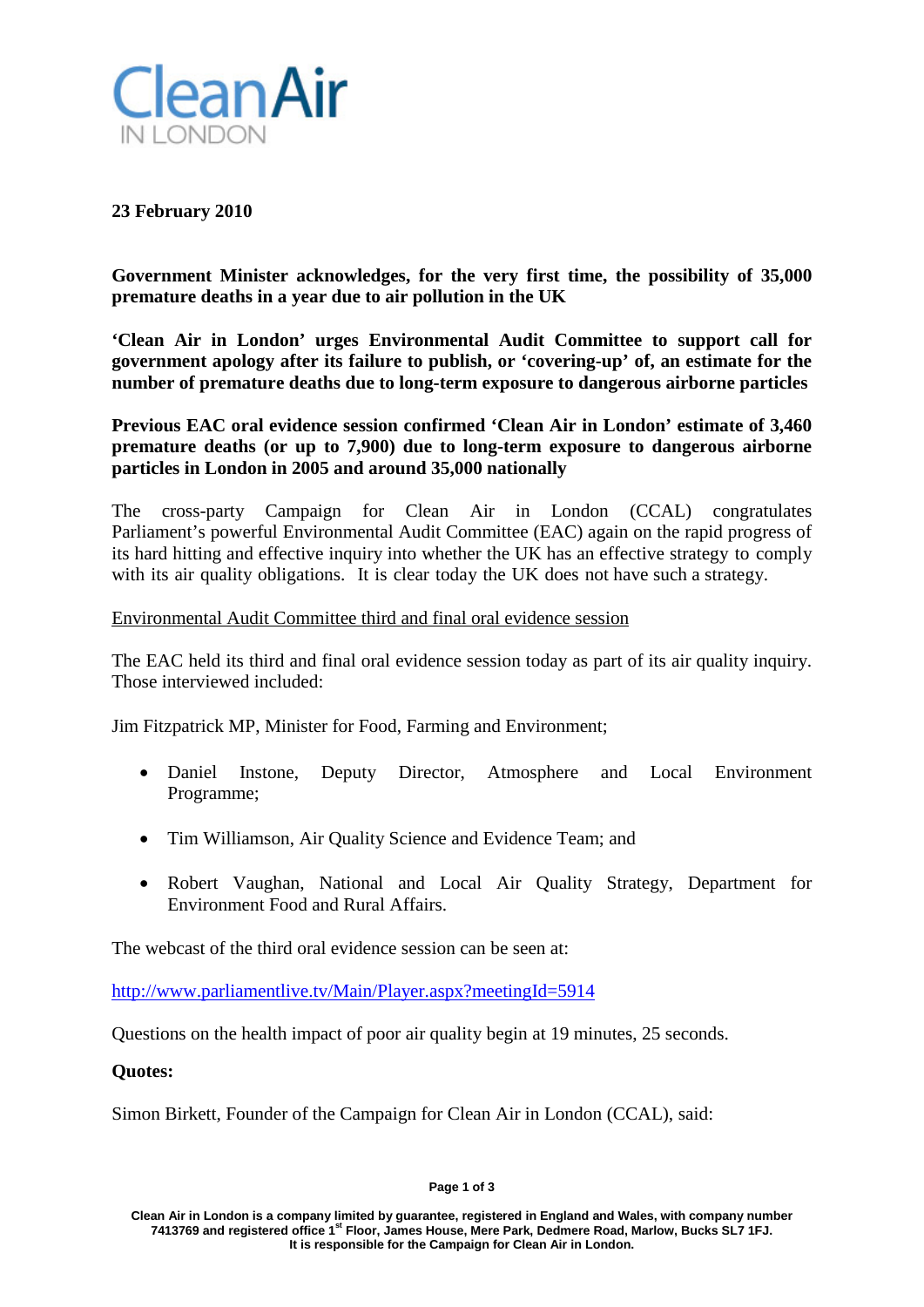

"Why has it taken direct questioning by the Environmental Audit Committee (EAC) to get a government Minister to refer, for the very first time, to the possibility of 35,000 premature deaths in the UK in a year due to air pollution?

"The highest government number we have heard before was 'up to 24,000 deaths per year (nine times more than traffic fatalities)' when the same Minister gave a speech on 17 September 2009. A Freedom of Information request by the Campaign for Clean Air in London confirmed the 'up to 24,000' number used in the speech last year was based on 1998 estimates for the health impact of air pollution (which themselves comprised 8,100 premature deaths due to short-term exposure to dangerous airborne particles; 3,500 due to sulphur dioxide; and between 700 and 12,500 due to ozone). It is clear the government knew as early as 2001 that long-term exposure to dangerous airborne particles was responsible for many times more premature deaths than short- term exposure.

"Under intense questioning as part of the same EAC inquiry two weeks ago, Professor Frank Kelly – one of the UK's most respected health experts – confirmed the likelihood of around 35,000 premature deaths in the UK in 2005 due to long-term exposure to dangerous airborne particles. Professor Kelly mentioned also a European estimate of some 50,000 for such deaths for the UK. Even allowing for some overlap between the number of premature deaths due to short-term and long-term exposure, and perhaps between different types of pollutants, the EAC has finally unearthed the real impact of poor air quality in the UK.

"We should remember too that, even if the UK achieved clean air tomorrow, people would still continue to die prematurely due to their earlier exposure to dangerous airborne particles. Only over time, as a population generation lived its whole life free from air pollution, would people reach their full potential life expectancy.

"It is very odd the government has never published an estimate for the number of premature deaths due to long-term exposure to dangerous airborne particles in the UK. The government's omission is particularly odd given the European Commission, the European Environment Agency, the US's Environmental Protection Agency and the World Health Organisation have all published such numbers in recent years as part of their communications to warn the public about the dangers of air pollution.

"The Campaign for Clean Air in London is therefore repeating its call for the government to apologise for not warning the public, as it should have done, about the full extent of the health risks of poor air quality after its failure to publish, or its

'covering-up' of, an estimate for the number of premature deaths due to long-term exposure to dangerous airborne particles. The EAC may have uncovered, as CCAL predicted last December it would, one of the biggest public health failings by a government in modern history."

## **Notes:**

1. Environmental Audit Committee inquiry into air quality

### **Page 2 of 3**

**Clean Air in London is a company limited by guarantee, registered in England and Wales, with company number 7413769 and registered office 1st Floor, James House, Mere Park, Dedmere Road, Marlow, Bucks SL7 1FJ. It is responsible for the Campaign for Clean Air in London.**